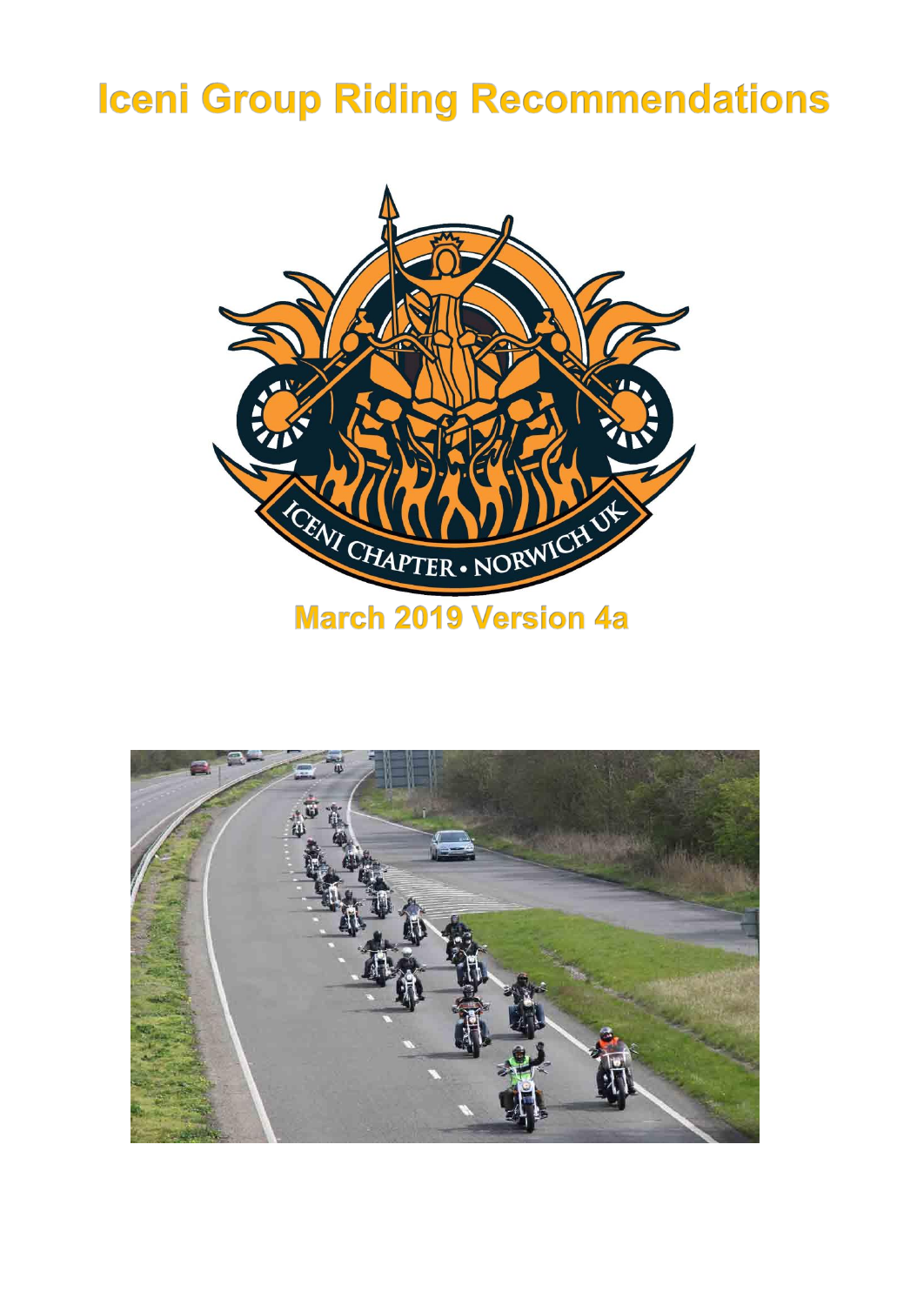# **Introduction**

Welcome to the Iceni Chapter HOG Safe Group Riding Recommendations.

Riding as a group is one of the greatest experiences you can share with fellow chapter members, is almost guaranteed to put a smile on your face and of course is one of the corner stones of belonging to a H.O.G. Chapter.

As with most things in life its takes time, effort and practice to truly master a technique for something, the same thing applies to Group Riding. Learning and following a few recommended guidelines will make it both safe and enjoyable for you and your riding friends.

Please have a read through these recommendation notes, it will also help if you make time to attend our 'new members' ride outs where you will learn more about group riding and applying the 'second man drop' techniques.

One primary rule is to remember you should **'always ride within your own capabilities'**, and never feel pressurised into riding outside your own comfort zone and stay within the rules of the road, all as laid down within the 'Highway code'. There is no enjoyment or benefit in unsafe riding, crazy overtaking or speeding, it is dangerous for you and other road users.

## **Before the ride**

Depending on the time of year, weather conditions and length of the ride make sure you have the appropriate clothing and gear for the ride, nothing worse than feeling uncomfortable. When you arrive at the meeting point always have a full tank of fuel, depending on the ride duration you will be advised if there are going to be any planned fuel stops, they are normally at around 80/100 miles apart and will allow for bikes with limited fuel capacity.

## **At the meeting point**

It is always best to arrive at the meeting point at least 15 minutes before the ride and ideally 30 minutes before. This way you can meet up with other members prior to the ride out and hear the pre-ride briefing.

## **The ride out**

At the pre-ride briefing you will be introduced to the Road Crew and who the lead and tail riders are, they will normally wear GREEN reflective hi-vis vests. On some rides there can also be a break down support rider who rides behind the 'Last Man'

After the pre-ride briefing and everyone is mounted up and ready to ride, the lead rider will pull their bike forward and the other riders can form up behind, once the tail end rider is satisfied that the group are ready they will signal the lead rider that everyone is ready and the ride out can start.

## **Staggered formation**

Once the pack has formed up in a right / left staggered formation, the second bike should be on the kerb side or left and the third on the right and so on. By riding in a staggered formation if the bike diagonally in front of you has to change lane due to an incident on the road they can do so safely. Note the lead bike is not part of the formation and may run right or centre depending on the road. See Fig 1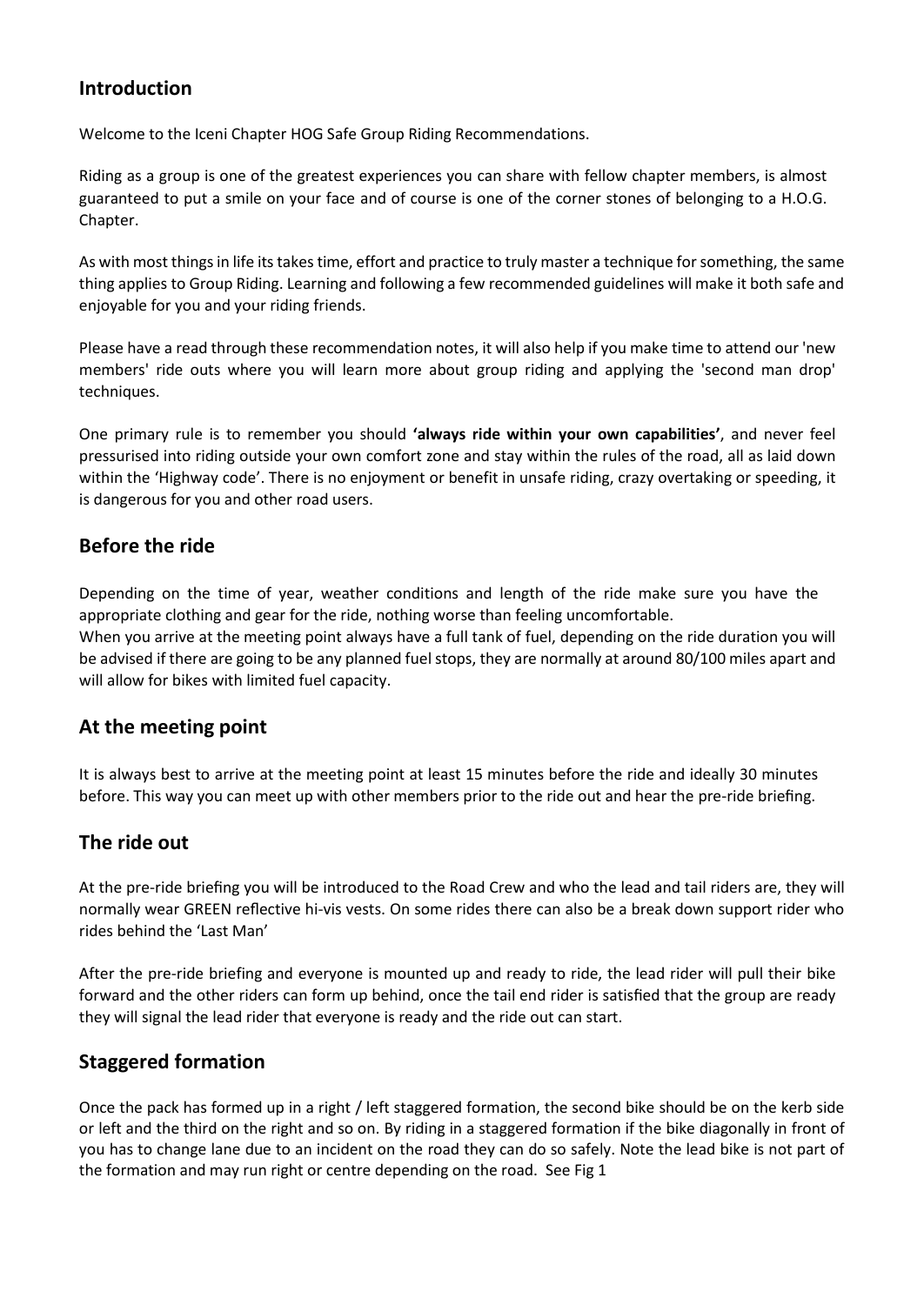

- *Allow one bike length for every 10 mph or 2 seconds to the bike in front (not the diagonal bike).*
- *In poor weather conditions allow two bike lengths for every 10 mph.*
- *Hold your position, do not swap sides as bikes drop out during second man drops.*
- *On narrow roads move to single file.*
- *Keep a check on your mirrors for other bikes, that may be overtaking the pack.*
- *Do not overtake other bikes in the group unless invited to do so.*
- *Try not to allow large gaps in the formation as cars will try to pull into the gap*
- *At traffic lights and roundabouts cars may well split the pack, do not feel pressurised to overtake and the vehicle may well turn off.*

## **Second man drop**

This is a safe method for ensuring the whole group get to the destination without getting lost. The second man is the rider behind the lead bike. On a ride when the group needs to make a turn, the lead rider (Road Captain) will indicate to the rider behind where they would like the rider to stop his bike to mark the route.

If you are the second bike and the lead rider is indicating a turn, be prepared to stop where indicated, if you are the third bike be prepared to overtake the stopping bike in front of you and you are now the second man.

When you are invited to stop by the lead rider at a point they believe is a safe point to stop, you must make a judgement call and stop where **you** believe it is safe to stop. It is important to remember that you need to be seen by bikes further back in the pack who may have become split up by traffic so they know where to turn. Once you have stopped your bike cancel the indicator and use your arm to point in the direction of the ride.

Now look out for the last man, who is wearing a GREEN reflective hi-vis vest…. Be sure it is the person who was introduced in the briefing. The last man will give you a signal for you to move off in front of him and for you to re-join at the back of the group. See Fig 2

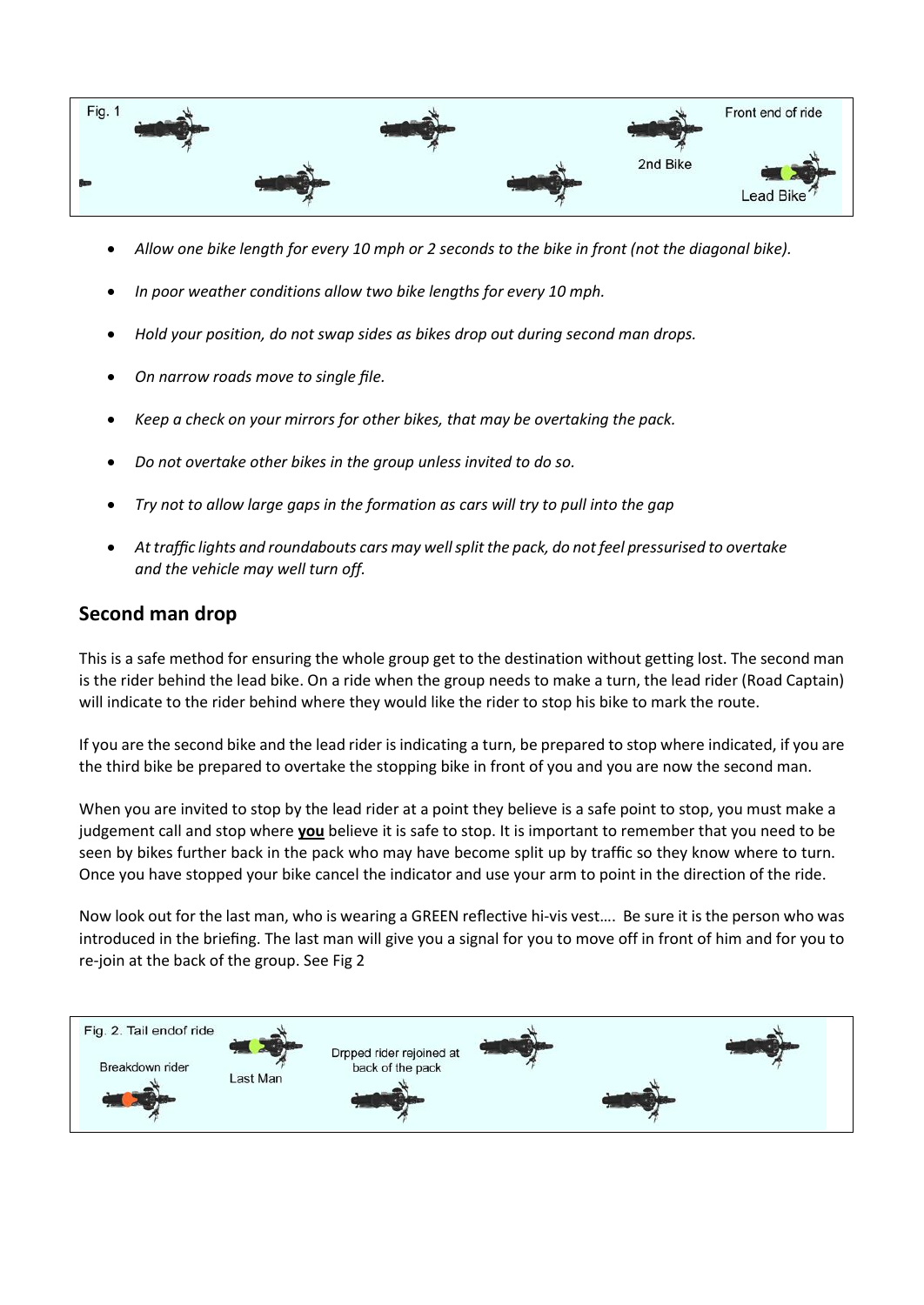# **Overtaking on Single Carriageway Roads**

While on group rides of any size and scale, overtaking on single carriageway roads is only instigated by the Lead bike / Road Captain.

As the overtaking starts to take place each successive bike then takes up a proper position ready to overtake i.e. comes out of the staggered formation and executes the manoeuvre.

Before pulling out, check your mirror, signal and always do a **'life- saver'**.

If you decide there is time for more than one bike to overtake together, then do so in single file.

- **Do Not** overtake as a group as this practice is extremely dangerous and puts other riders and road users at risk, overtake with great care.
- **Do Not** assume the rider(s) overtaking in front of you will know you are following or will be able to leave room for you to pull in front of the overtaken vehicle.

Once passed, maintain a good pace or overtaking speed for a while to get well past and gain a lead on the overtaken vehicle, do not cut-in and slow down.

This will provide room behind you for following bikes to pull in without cutting up the overtaken vehicle. Remember, there are likely to be more bikes still to overtake, behind you, the larger the number of bikes behind you, the more space you must provide. Once passed and well clear, pull back in and reform staggered formation or single file as appropriate.

- **Do Not** take unnecessary risks because you are worried about losing contact with the group.
- **Do Not** rely on signals from any rider who has already overtaken, that the road is clear for you to overtake.
- **Do Not** ride faster or in a way which is outside your own comfort zone.

# **Overtaking Multi-Lane (Motorway or Dual Carriageway**)

Normal overtaking on motorway or dual carriageway road is similar to the procedure above.

Overtaking is only instigated by the Lead bike / Road Captain, all following bikes then overtake as individuals.

As you prepare to start the overtaking manoeuvre make sure that there is no traffic coming up on your offside, always check your mirror, signal, and do a 'life-saver' before moving into the over-taking lane.

Steering from the rear where a back marker blocks the overtaking lane is not a safe manoeuvre and is actively discouraged by Iceni Chapter and HOG.

Remember your Lead bike / Road Captain will not attempt an overtaking manoeuvre within three to four miles of a planned turn, so as to give every bike in the pack plenty of time to overtake and re-join the pack.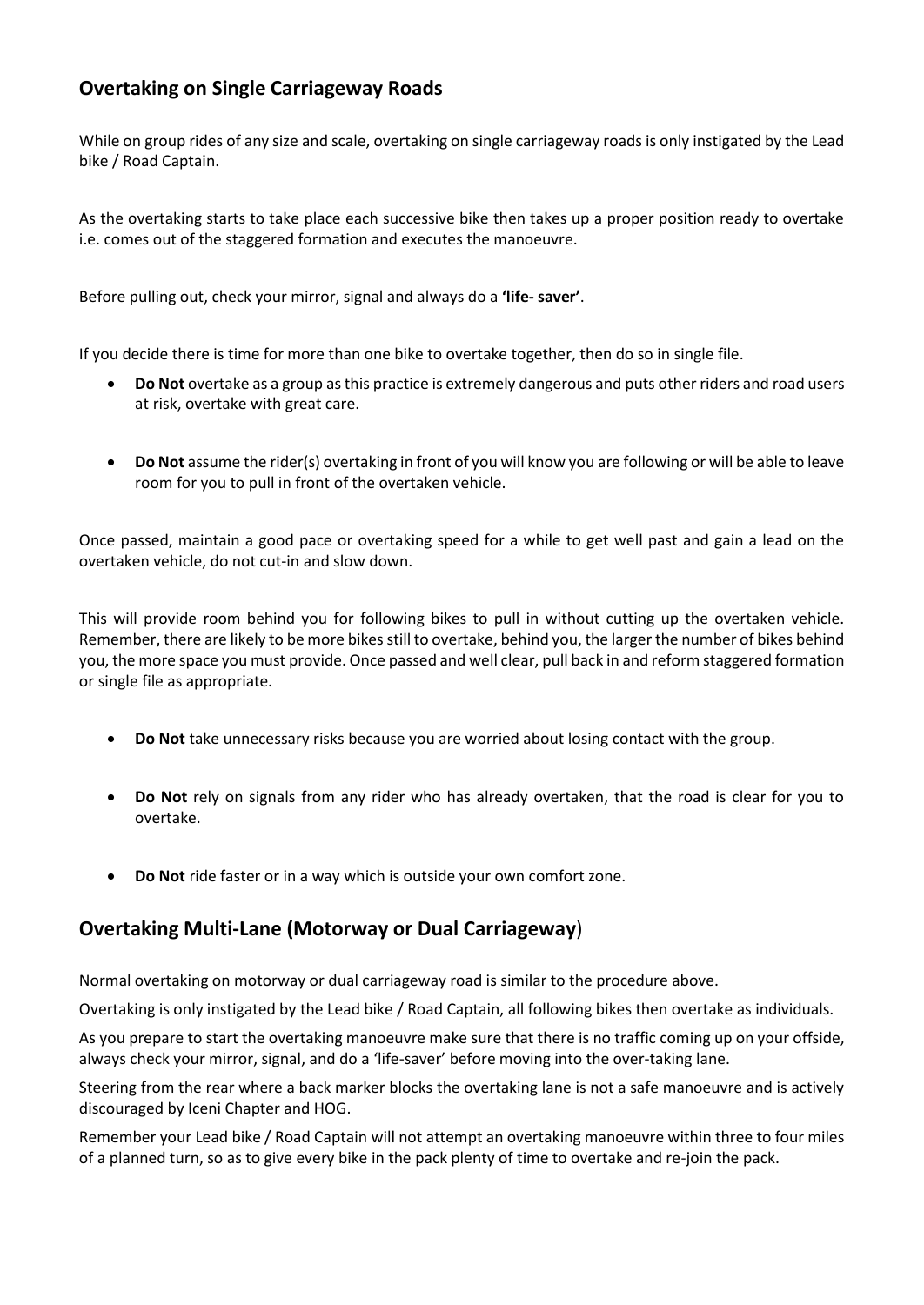- **Do Not** take unnecessary risks because you are worried about losing contact with the group.
- **Do Not** rely on signals from any rider who has already overtaken, that the road is clear for you to overtake.
- **Do Not** be tempted to overtake as part of a mass group as this practice is extremely dangerous and puts riders and other road users at risk.
- **Do Not** be tempted to act as a lane blocker during overtaking manoeuvres it's dangerous and puts all road users at risk.
- **Do Not** ride faster or in a way which is outside your own comfort zone.

If you have any doubts about how these overtaking guidelines work, please ask either the Safety Officer or Head Road Captain to clarify your questions.

#### **Trike & Three-Wheeler Group Riding Guidelines**

Safe group riding is paramount for all participants on Iceni Chapter ride outs, one of the keys objectives for our groups events is for them to be totally inclusive. Part of this relates to the inclusion of three wheeled motorcycles, either Trikes or Harley-Davidsons with a side car, riding within the group.

In order to provide some guidelines for a safe inclusive ride, Iceni ride out events will treat three wheeled motorcycles as a normal two wheeled bike within the pack and make no calls for Trikes to be positioned at the back of the pack, unless this is preferred by the rider, or they are part of the road crew riding as back marker / break down support.

There are a number of safety factors which the lead rider, group and trike riders should adopt.

On group ride outs, trikes tend to run in a 'centre track position' i.e. The trike rider runs in a position nearer to the middle of the respective carriage way, while bikes are adopting a staggered formation. This is the same as a car driving in a centre lane position.

Due to the positioning and additional larger size of trikes, riders should allow a slightly longer gap than the normal two second gap which applies to bikes.

When it comes to the second man drop, trikes should be prepared to be dropped either in a safe location along a straight piece of road, in another safe location or, when the lead rider considers it safe, in the normal second man drop position/junction requiring marking.

Road Captains leading a ride should operate the second man drop for trikes in a way within which they are comfortable themselves. It is obvious that three wheeled motorcycles are wider than bikes, lead riders ideally need to see the pack as best they can, therefore dropping a three-wheeler off may be necessary to provide improved visibility of the following group.

If there are any questions of points for clarification, please speak to the Lead Riding Road Captain or Safety Officer.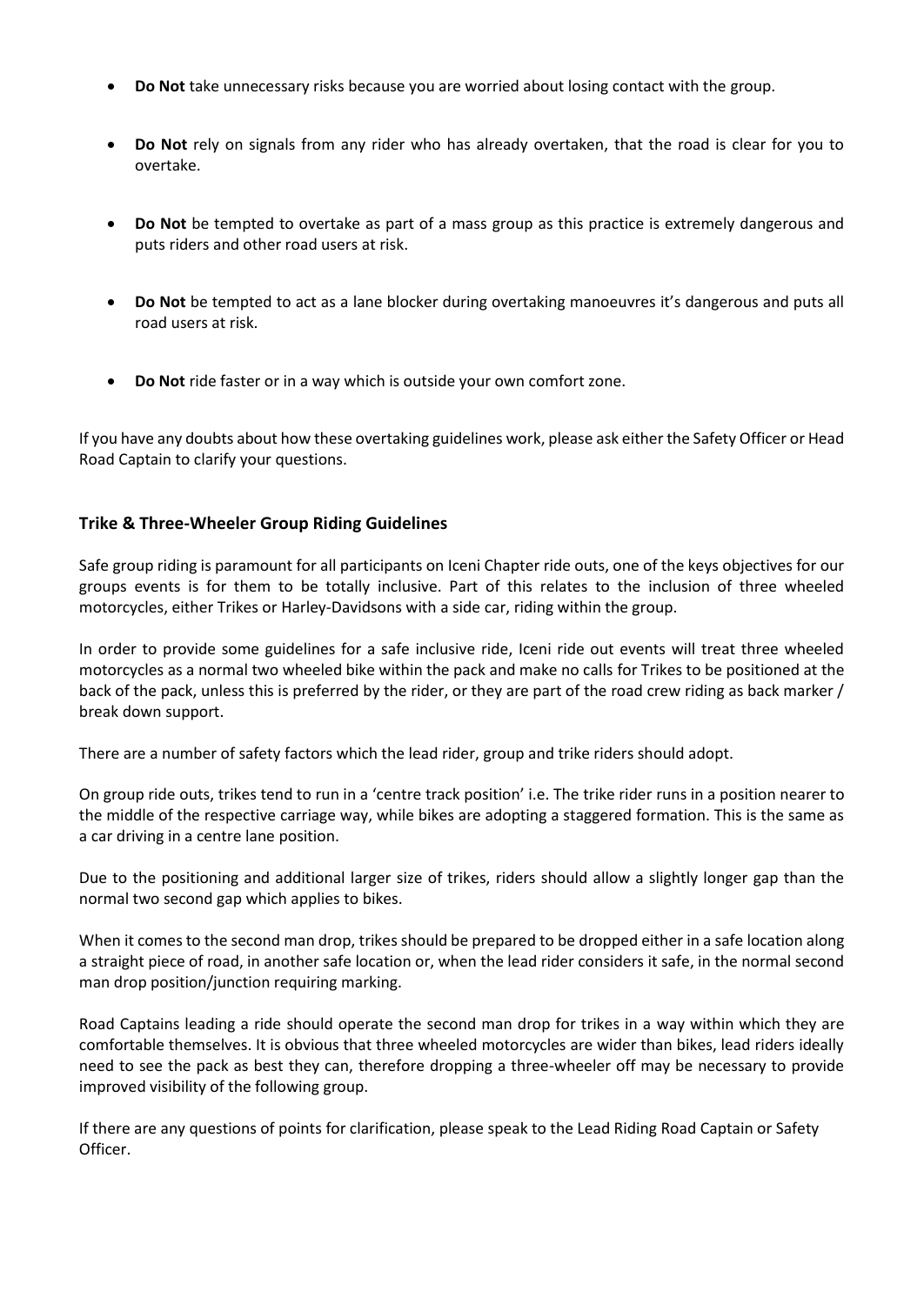# **Other Issues and Considerations: -**

#### **Guest Rider & Pillion Policy & Guidelines**

Safe group riding is paramount for all participants on Iceni Chapter ride outs, one of the keys objectives for our groups events is for them to be totally inclusive. Part of this object relates to the **inclusion of guests, either riders or passenger / pillions.**

This policy is designed to provide opportunities for non-members to experience a Chapter group ride, whilst maintaining a legal position under the HOG indemnity insurance, which permits guests to participate in two Chapter events per year.

It must be remembered that Chapter members are covered within the HOG insurance cover. Guests are only covered for two Chapter events per year.

Part of the guest inclusion involves the completion of a guest release form. This form must be completed by guests in every case. It is the responsibility of the Lead Road Captain on any Ride Out event to provide the guest form and get it completed. Following the ride, any completed guest forms must be handed into the Head Road Captain or Safety Officer.

In order to be clear whether participants are fully signed up members a visual check register will be required to be completed by the Lead Road Captain for every Ride Out event.

If in there are any questions or points for clarification, please speak to the Lead Riding Road Captain or Safety Officer.

#### **Group Split Up**

If the group has been split up due to traffic for example and you have been second man dropped at a junction it is possible that you may be waiting for several minutes for the tail rider or last man to reach you. **Do Not** Leave the marker point until the Last man rider indicates you should move on.

#### **Unclear Marker Point**

If you see the bike in front of you drop into a marker point which is not clear for the following group and you feel the group may not see the turn, you can drop yourself into a 'clearer' marker position. If you choose to do this, make sure you give a clear signal to the bikes behind that you are stopping, wave them past and wait for the last man to acknowledge you before you move off.

#### **Default Direction**

The default direction at junctions is 'straight ahead'. Therefore, we do not necessarily drop at a junction where the ride goes straight on. If you come to a junction, or roundabout, and there is no rider marking the direction, follow the road straight on. On long stretches of road and if the lead rider thinks the group may be split, they may sometimes drop a rider at the side of the road to give people confidence that they are on the right route.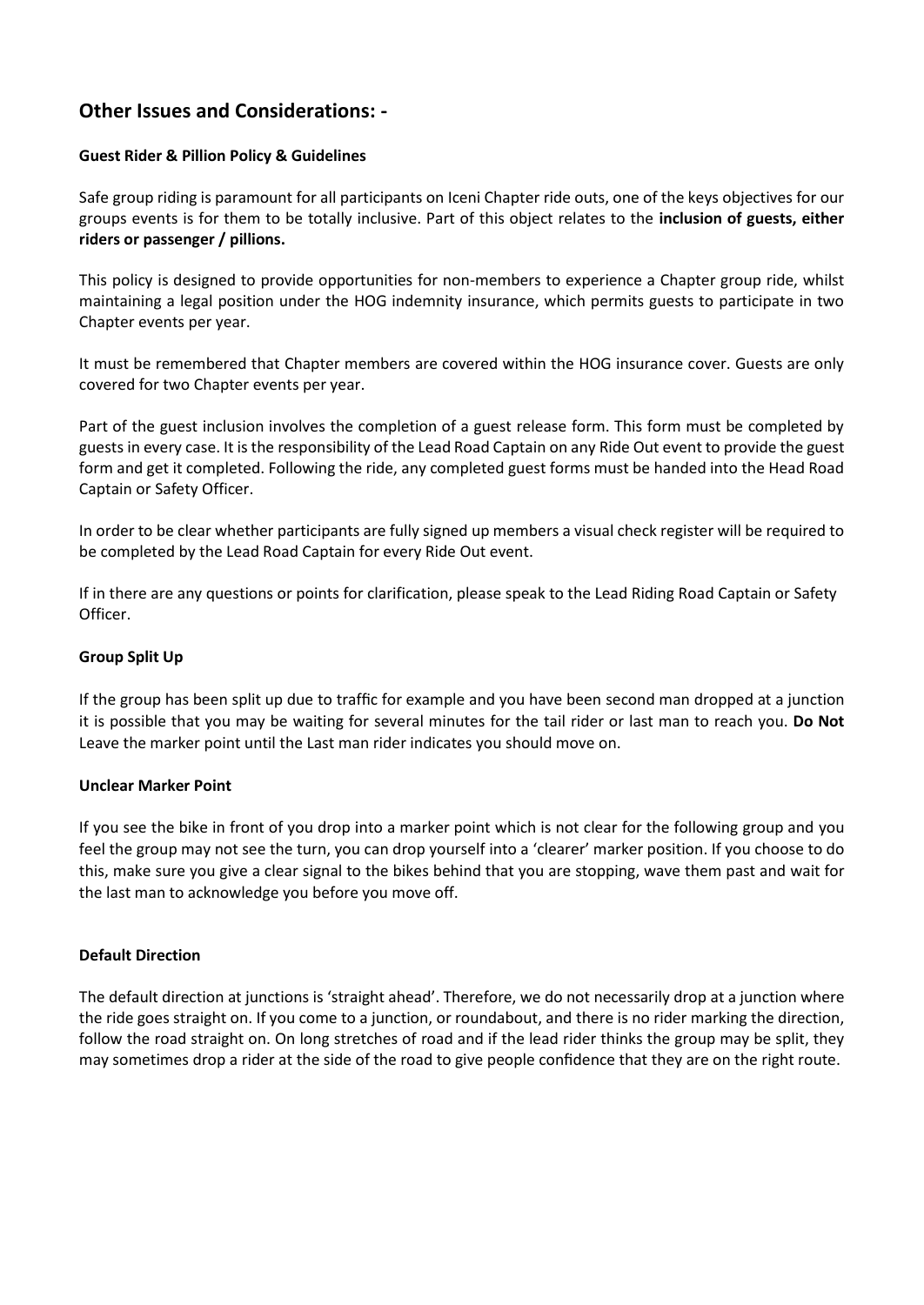#### **None Group Bike Rider**

It is possible that another Harley rider out for a ride may happen to get into the pack, and half the group could end up following their route. If this happens and the rider takes a turn off from the route, then the ride behind should drop themselves and point towards the correct direction of the ride.

#### **Break Down**

If you break down or want to stop because you have a problem, indicate to the group behind you that you wish to pull over…. once at the side of the road in a safe position, put your arm straight in the air, the last man will signal to the break down man to stop and offer any assistance they can.

#### **Leaving the Group during the ride**

If you decide you want to drop out of the ride, indicate and pull over, as the last man comes into view indicate to him with a hand waved under your chin followed by a 'thumbs up'. When all the bikes have passed you can move off.

#### **At the destination**

If it was not advised during the pre-ride briefing ask if there is a 'Group Ride Back', if so what time and where is the gathering point. Please be ready to leave at the appointed time.

#### **Alcohol & Recreational Drugs Policy & Guidelines**

Safe, enjoyable and responsible motorcycling activities are the major H.O.G.<sup>®</sup> objectives, in all respects.

In support of the HOG policy and in order to respect each other on ride outs alcohol or recreational drugs are totally banned from all Iceni Chapter riding events.

The consumption and use of alcohol or recreational drugs are a serious personal responsibility involving the safety and welfare of family, riding friends, members of the general public and the individual riding H.O.G.<sup>®</sup> member. Alcohol or drugs consumption before or during any motorcycling activity is not safe responsible behaviour.

# **NOTICE: No alcohol or recreational drugs are to be consumed before or during rides that Iceni Chapter H.O.G.® organises.**

If you become aware or are concerned about somebody ignoring this policy, please make one of the road crew members aware, do not escalate the situation or get involved yourself.

If the Road Captain in charge of any ride is concerned that any individual is under the influence of drugs or alcohol and that person is not prepared to stand down and leave the group then the Road Captain is empowered to cancel or terminate the ride.